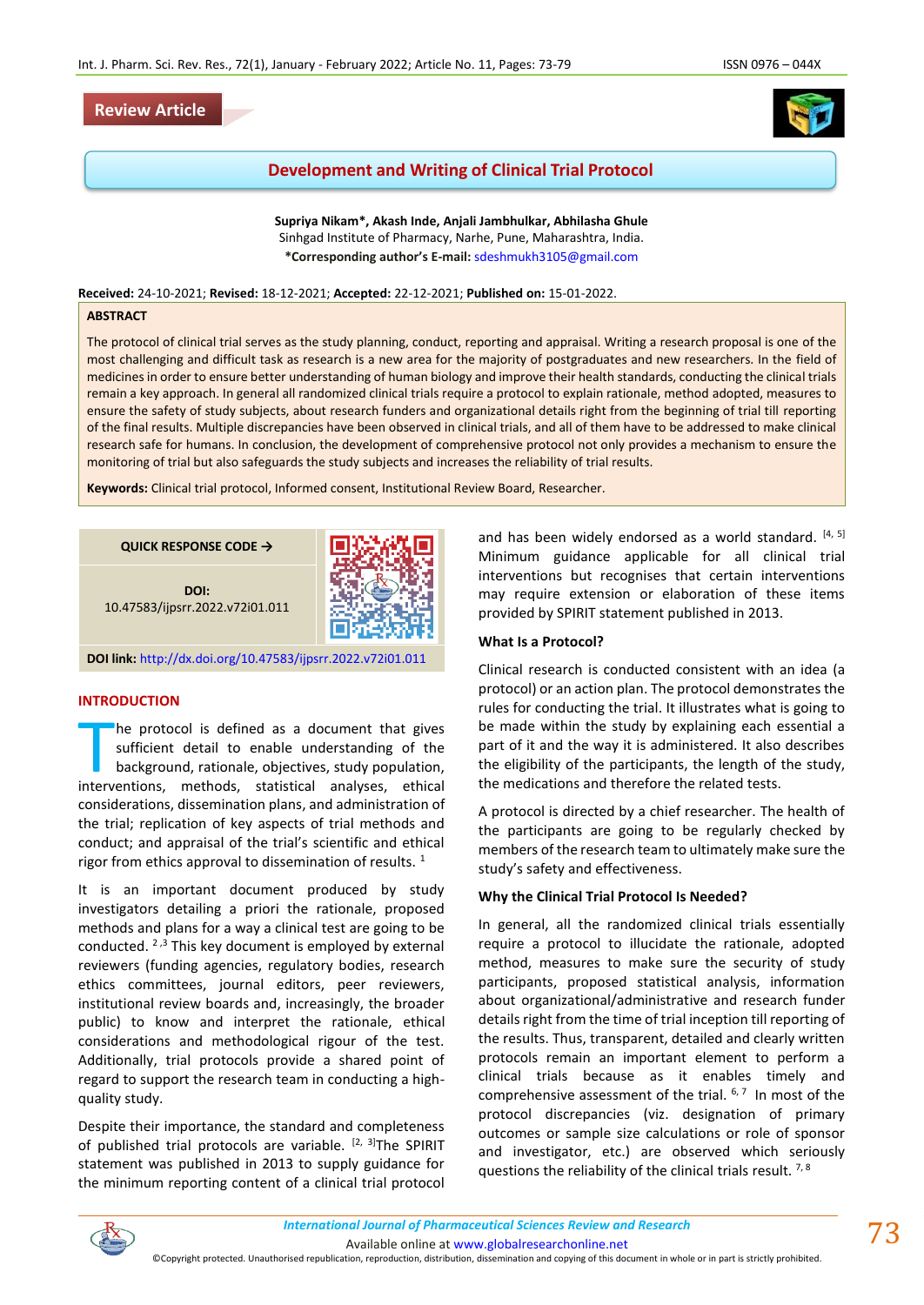The protocol may be a key internal control tool for all aspects of a clinical trials, being necessary for several reasons:

- It ensures the safety and health of all the study participants
- It provides a particular study plan
- It defines and manages the trial, and thus it should be strictly followed by all the study investigators
- It guarantees the integrity of knowledge, allowing the mixture and comparison of knowledge across all investigators and/or study sites
- It informs the study administrators, which regularly are a contract research organization(CRO)
- It is required to get ethical approval from the Research Ethics Committee or Institutional Review Board (IRB)<sup>9</sup>

## **Purpose of Research Proposal**

## **Aim**

- To raise the question to be researched and clarify its importance.
- To gather existing knowledge and discuss the efforts of other researches who have worked on the related questions (Literature review).
- To formulate a hypothesis and objectives.
- To suggest the methodology required for solving the question and achieving the objectives.
- To discuss the need and limitations in achieving the objectives. <sup>10</sup>

# **Components of a Research Protocol**

The topics that ought to be covered during a protocol are given below.

| Sr.no          | <b>Components</b>                                                                                                                                                                               |
|----------------|-------------------------------------------------------------------------------------------------------------------------------------------------------------------------------------------------|
| 1              | Title of the study                                                                                                                                                                              |
| $\overline{2}$ | Administrative details                                                                                                                                                                          |
| 3              | Project summary                                                                                                                                                                                 |
| 4              | Introduction to the research topic, background<br>(Literature review)                                                                                                                           |
| 5              | <b>Preliminary studies</b>                                                                                                                                                                      |
| 6              | Study objectives and/or questions. statement of the<br>matter                                                                                                                                   |
| 7              | Methodology: study design, study population and<br>methods of recruitment variables list, sample size,<br>methods of information collection, data collection<br>tools, plan of analytical study |
| 8              | Project management: Work plan (Timeline proposed<br>schedule)                                                                                                                                   |
| 9              | Strengths and limitations of the study                                                                                                                                                          |
| 10             | Issues for ethical review and approvals                                                                                                                                                         |

Table 1: Components of Research Protocol.<sup>11, 12</sup>

# **Title of the Study**

Title of proposal should be accurate, short, concise, and identify.  $13, 14$ 

**What** is the study about, **Who** are the targets, **Where** is that the setting of the study and **when** its get launched, if applicable-

It should make the most objective clear, convey the important purpose of the research and mention the target population. Carry maximum information about the subject during a few words; it is an honest practice to stay the title to within 12-15 words. It should convey the thought about the world of research and what methods are getting to be utilized in a compact, relevant, accurate, attractive, easy to know, and informative way.

## **Administrative Details**

The subsequent administrative details and a protocol content summary should follow the title page:

- Contents page list of relevant sections and subsections with corresponding pagination.
- Signature page is signed by senior members of the research team and dated to verify that the version concerned has been approved by them.
- Contact details for the research team members listing postal and telephone numbers and e-mail addresses for members of the research team.

# **Project Summary**

The summary should be distinctive, concise and will sum up all the essentials of the protocol.

# **Introduction (Background)**

The background to the project should be concise and ask the topic straight forwardly. In writing the review, attention should be drawn to the positives, negatives and limitations of the studies quoted.  $[15, 16]$  Introduction is concluded by explaining how this study will benefit the community. The literature review should logically cause the statement of the aims of the proposed project and end with the aims and objectives of the study. The review should include the foremost recent publications within the field and therefore the topic of the research is chosen only after completing the literature review and finding some gaps in it.

Introduction should briefly answer the importance of the subject, the gaps/lacunae within the literature, the aim of the study and benefits for the society, from the study.

The research question should be described concisely and precisely. Its getting to be the idea of designing the project. The definition of the matter should be clear in order that a reader can straight forwardly recognize the important meaning of it.

*International Journal of Pharmaceutical Sciences Review and Research International Journal of Pharmaceutical Sciences Review and Research*

Available online a[t www.globalresearchonline.net](http://www.globalresearchonline.net/)

©Copyright protected. Unauthorised republication, reproduction, distribution, dissemination and copying of this document in whole or in part is strictly prohibited.

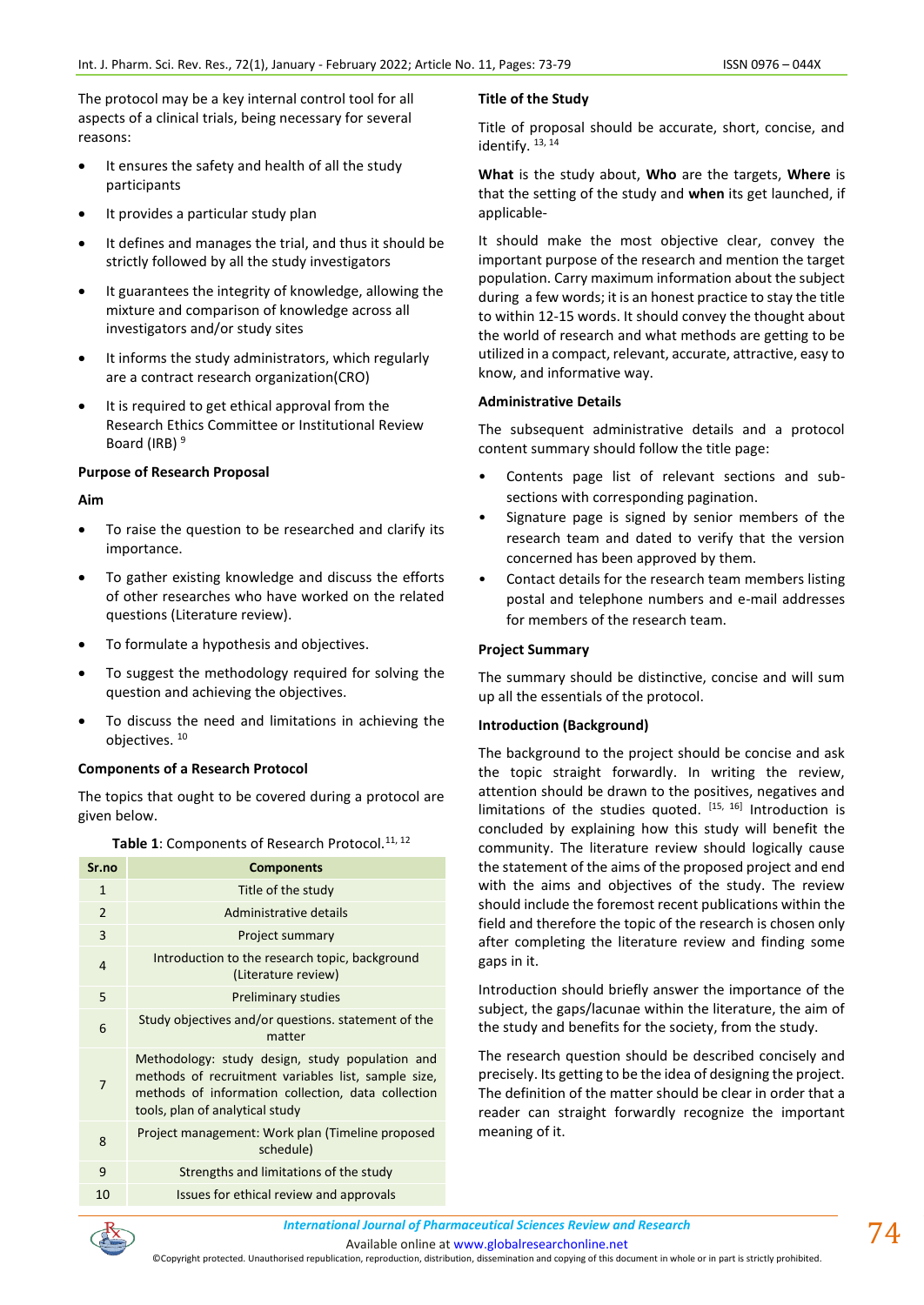### **Study Objectives**

The aims should be explicitly stated. These should be limited to the intention of the project and they should arise from the literature review. State the goal you would like to realize.

The study goal emerge from the study questions or hypothesis. These are answers to what are the possible results to the research question or hypothesis under analysis and measure. Aims should be logical and coherent, feasible, concise, realistic, considering local conditions, phrased to obviously meet the aim of the study and associated with what the precise research is meant to accomplish. For instance, to gauge knowledge level regarding cavity in grade school children in KSA (this isn't detailed). The subsequent should be added: Causes, treatment, preventive measures, etc. [17]

### **Selection and Withdrawal of Participants**

- Criteria for inclusion and exclusion of participants.
- Procedures for withdrawal of participants (participant or investigator-initiated):
- When and the way to withdraw participants from the study/investigational product treatment.
- Type and timing of information to be collected for participants who withdraw from the study.
- Whether and the way participants are to get replaced.
- Follow–up for participants withdrawn from trial treatment.

### **Treatment of Participants**

- Pharmacological treatment:
- Names of all products to be administered.
- Doses.
- Dosing schedules.
- Method(s) of administration (i.e. oral, intramuscular).
- Other medications or treatments permitted (including rescue medication)

And not permitted before and/or during the study.

- Other interventions (i.e., chiropractic, physiotherapy, social therapy,
	- Behavioural therapy, counselling):
- Name of intervention (i.e., Motivational Interviewing, Cognitive Behavioral Therapy).
- Frequency of sessions.
- Duration of every session.
- Method of every intervention (i.e. individual, group).
- Treatment adherence.
- All interventions:
- Period(s) of intervention, including follow–up periods for participants in each group.
- Procedures for monitoring participant compliance.
- Identification of who will administer an intervention.

# **Assessment of Efficacy**

This section describes the methods which will be used to determine the success of the

Treatment including:

Criteria for determining the treatment's effectiveness.

Methods and timing for recording, assessing and analyzing the effectiveness criteria.

### **Assessment of Safety**

This section describes how the study is going to be monitored and the way adverse events are going to be addressed.

Methods and timing for recording, assessing and analyzing the security criteria. Procedures to obtain reports of adverse events and illnesses experienced by subjects during the study period and for recording and reporting these events, including expedited reporting procedures.

## **Methods and Materials**

It should describe intimately the 'Where', 'Who', 'How' the research is going to be conducted. It explains the study design, procedures and the techniques which are used to achieve the proposed objectives. It defines the variables and demonstrates intimately how the variables are going to be measured. It gives the proposed methodology for data collection and processing. Methodology composes a crucial part of the protocol. It assures that the hypothesis are going to be confirmed or rejected. It also refers to a radical strategy to achieve the objectives. [18]

The materials and methods are grouped into various subheadings:

# **Study design (cross-sectional, case-control, intervention study, RCT, etc.)**

Proper explanation should tend on why a specific design was chosen (on the idea of proposed objectives and availability of resources).

A study design is actually the researcher's general decision to acquire the solution(s) to the hypothesis being tested. Here, strategies are going to be applied to develop balanced, correct, objective and meaningful information. It explains the methods which will be used to collect and analyze data. Proper selection of the study design is vital to achieve reliable and valid scientific results. Ethics, logistic concerns, economic features and scientific thorough-ness will determine the planning of the study. Here, the capital concern is given to the legalization of the

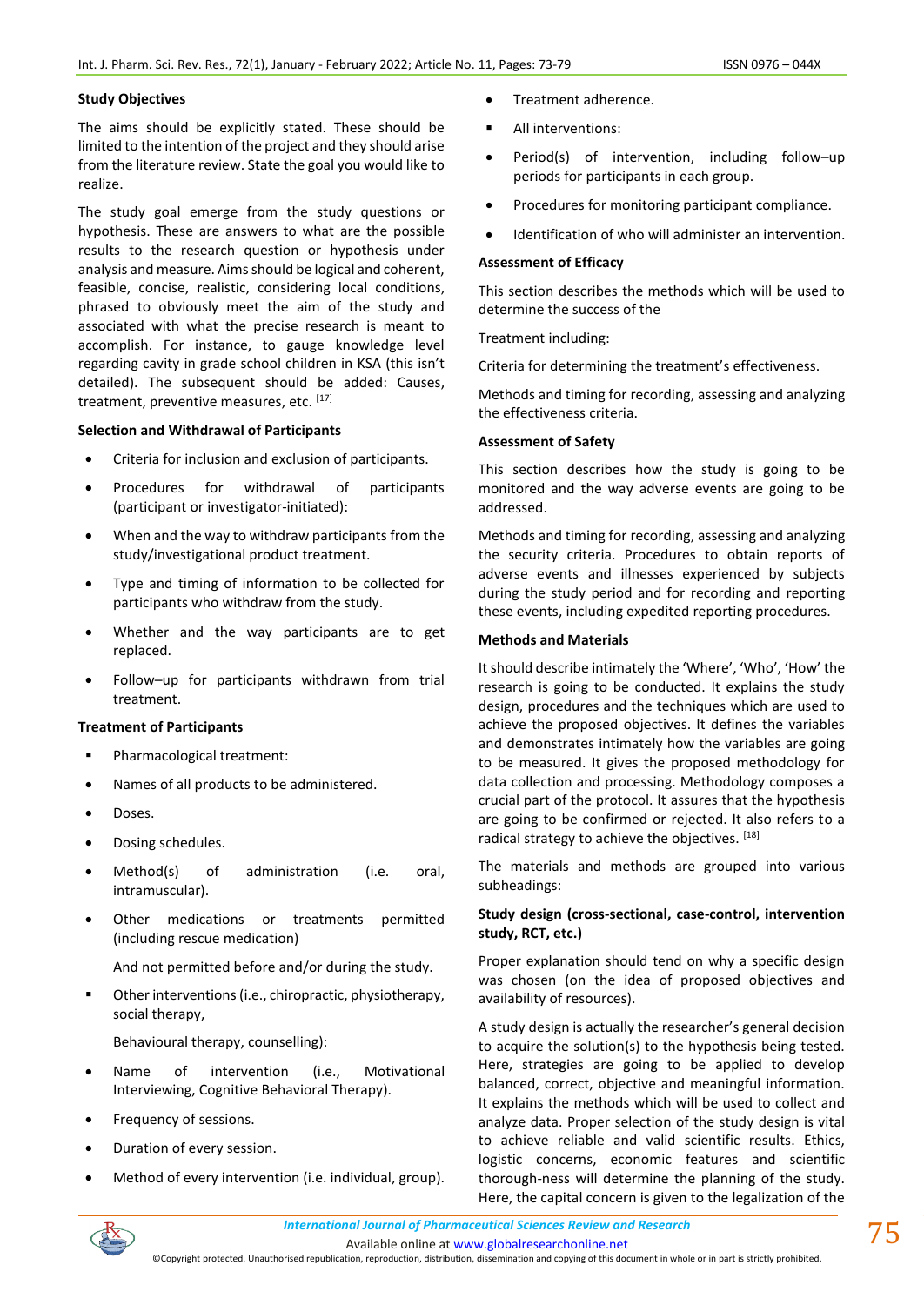results including potential bias mystifying issues. Randomized controlled clinical test is that the best to document a causal relationship between an exposure and its outcome. <sup>19</sup>

### **Study population (Study subjects)**

Where are you getting to do the research and who is that the study population (why doing research within this place and why selecting this population?).

It describes intimately about the study subjects, all aspects of the choice procedure and sample size calculation. Proper definition of inclusion, exclusion, eligibility and discontinuation criteria of the study subjects should be stated. Allocation of subjects to review arms should be explained and described in details bearing in mind the concealment and randomization process. [20, 21]

### **Sample size**

Sample size calculation is suggested for economical and ethical reasons. The calculation of the sample size must be explained including the facility of the sample. The sampling technique should be mentioned, e.g., randomization which will be utilized in order to get a stratified sample for your target population. Each step involved within the recruitment of the study subjects should be described consistant with the choice criteria (inclusion and exclusion criteria).  $21, 22$ 

### **Proposed intervention**

Detailed description of proposed intervention should be given. Here, all the activities and actions should be recorded and thoroughly explained in their order of occurrence.

- When using drugs, both the brand name and scientific name should be mentioned followed by the name of the manufacturing company, city, and country. Route of drug, frequency of dosage administration and total duration of treatment with the drug should be mentioned.
- When using apparatus its name should tend followed by the name of the manufacturer, city and country. Involved personnel should precisely define:
- Who will be responsible for the interventions?

### **Data collection methods, instruments used**

Data collection tools are:

- Retrospective data (medical records)
- Questionnaires
- Interviews (Structured, Semi-Structured)
- Laboratory test
- Clinical examinations.

• Description of instruments, tools used for data collection, also the methods wont to test the validity and reliability of the instrument should be provided.<sup>23,24,25</sup>

**Table 2**: Suitable Research design depends on the aim of the study.<sup>19</sup>

| <b>Purpose</b>                                                | Study design                                                         |
|---------------------------------------------------------------|----------------------------------------------------------------------|
| To determine frequency<br>and burden of a disease             | *cross-sectional survey<br>(prevalence)<br>*cohort study (incidence) |
| To identify the danger<br>factors                             | *cohort study<br>*case-control study                                 |
| To determine prognosis<br>of disease                          | *cohort study                                                        |
| To determine<br>efficacy/effectiveness of<br>latest treatment | *clinical trials<br>*Community Intervention                          |
| To evaluate community<br>programs                             | *evaluation*                                                         |

#### **Data Managements and Analysis Plan**

This section should be written following statistical advice from a statistician. The analysis plan and which statistical tests are going to be wont to check the importance to the research question/hypothesis with appropriate references should be described. Names of variables which will be utilized in the analyses and therefore the name of statistical analysis which will be performed to assess the result should be listed.<sup>26, 27</sup> If computer programs are to be applied, it is important to say the software used and its version.

#### **Project Management**

Work plan-A work plan is an overview of the activities of all the phases of the research to be administered consistent with an anticipated time schedule. Proper schedule for accomplishing each major step of the study should be defined. Assigning time frame to every step within the trial are going to be helpful in organizing the structure of the research trial. The personnel (investigators, assistants, laboratory technicians etc.) involved within the study or data collection should be properly trained.

#### **Strengths and Limitations**

It's important to say the strengths or limitations of the study, i.e., what study are able to do or cannot achieve is vital, so on prevent wasteful allocation of resources.

## **Ethical Considerations (Issues for Ethical Review and Approvals)**

It should indicate whether the procedures to be followed are in unison with the Declaration of Helsinki. In any case, study shouldn't start unless approval from ethics panel is received.

The following points should be explained:



Available online a[t www.globalresearchonline.net](http://www.globalresearchonline.net/)

©Copyright protected. Unauthorised republication, reproduction, distribution, dissemination and copying of this document in whole or in part is strictly prohibited.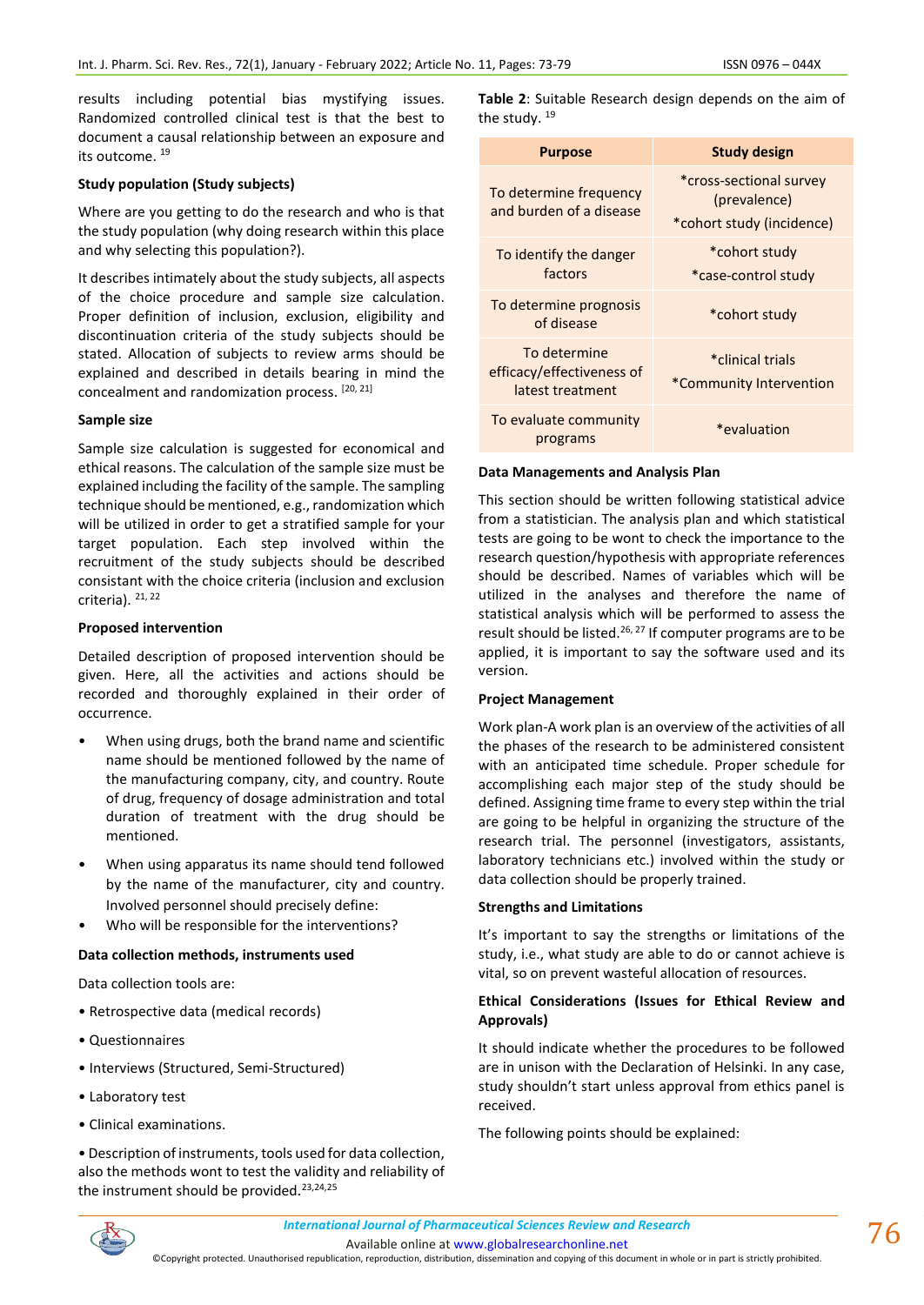- The advantages and risks for the participants involved. The social, physical and psychological effects of the research.
- Details of the knowledge tend to the study patients including alternative treatments/approaches.
- Information should be provided on the free consent of the participants. Information form should contain: Justification for research, outline of study, risks, confidentiality, and voluntary participation should be told patients about the liberty to withdraw from the study whenever they want to. Confidentiality indicates how the private information obtained from the patient are going to be kept secret. (Data safety)

# **Operational Budgeting and Planning (Budget Summary)**

Outline the budget requirement showing head wise expenditure for the instruments, transportation, laboratory tests and price of drug. Within the annexure budget estimate is to be attached. All costs including supplies, communication, equipment, personnel, consumables and funds for patients and data processing are all included within the budget. Each item should be justified.

### **Annexure**

At the ending of the protocol the following annexures are to be attached:

- Informed consent form.
- Case Record Forms (CRFs).
- Budget details.
- (CV) Curriculum Vitae of the chief investigator and coinvestigator and their work in the study. CV ensures that the role of every investigator is well defined.
- Copies of any questionnaires or draft questionnaires.
- Letters from ethics committees.

# **Tips for Clinical Trial Protocol Writing**

Some relevant tips for clinical trial protocol writing includes:

- Always follow protocol content guidelines and address all items included within the guideline.
- All relevant preclinical and clinical data including published and unpublished data should be mentioned in the background of the protocol.
- All research-related activities should be detailed within the protocol and therefore the consent form. It is important to make sure the consistency of both documents. Moreover, research-related activities must be linked to a research goal.
- Describe intimately all study activities that participants will undergo.
- Getting an independent review of the protocol from colleagues that aren't directly involved within the research plan are often very useful. It can help to spot potentially 'unclear' aspects, where regulatory agencies and therefore the IRB may have difficulties also.
- Consider the perspectives of the regulatory agencies (mainly focused on the 'public good') and therefore the IRB (concerned with the rights and welfare of the individual subjects). Both perspectives are complementary but distinct. Invasive procedures or treatments should be minimized. The minimization of risks is especially important in children and other vulnerable populations. In some cases, you will got to seek advice from an IRB regulatory consultant.<sup>9</sup>

# **Protocol Amendment**

A protocol amendment may be a written description of a change to some aspect(s) of the study as described within the research protocol. Protocol amendments must be submitted in writing to the designated Institutional Review Board (IRB) and must be approved by the IRB before they will be implemented, except when necessary to eliminate instant hazards to the participants or when the change(s) involves only arithmetic or administrative aspects of the trial (e.g., change of monitor(s), telephone number(s)). If the study involves a product that's regulated by the U.S. Food and Drug Administration (FDA), the amendment must be submitted to FDA also on the IRB, before enacting the amendment.

# **Protocol Amendments and Informed Consent**

Study participants must be told of protocol amendments. Counting on the character and extent of the amendment, the Informed Consent form could also be revised, and participants will got to complete and sign a replacement Consent Form. A protocol amendment isn't to be confused with a "protocol clarification." A protocol clarification aids within the implementation or conduct of the study and provides internal guidance. It doesn't change the protocol or alter the risk-benefit ratio of the study. A protocol clarification generally doesn't got to be submitted to the IRB. A clarification should be provided in writing to all investigators.

One of the Template Informed Consent Form is given below.

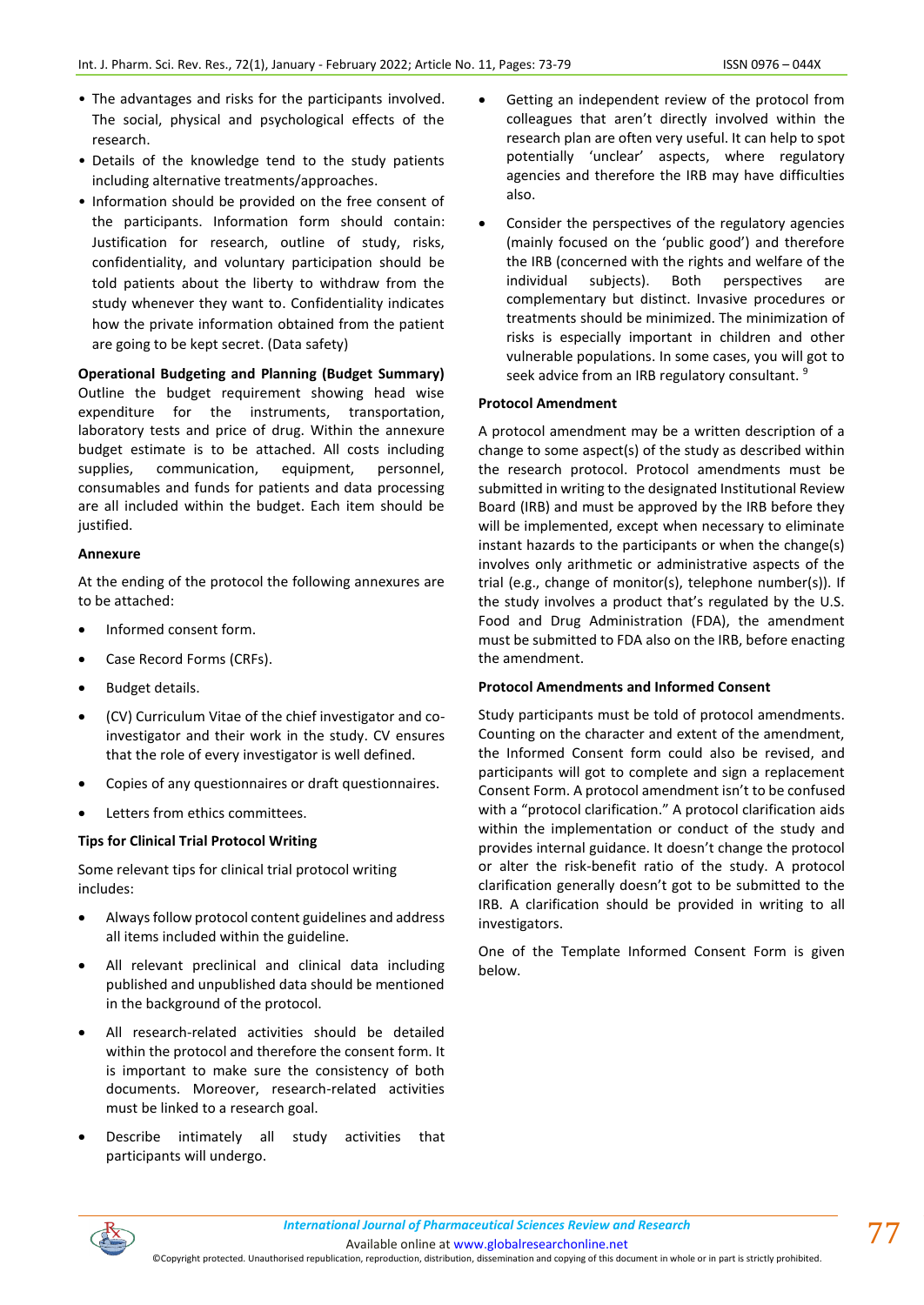#### TEMPLATE INFORMED CONSENT FORM FOR SUBJECTS ABLE TO GIVE CONSENT

**Full Title of Project:** 

| Name of Principal Investigator:                                                                                                                                                                                                                                                                                                        |           |                                                                                                          |  |  |  |
|----------------------------------------------------------------------------------------------------------------------------------------------------------------------------------------------------------------------------------------------------------------------------------------------------------------------------------------|-----------|----------------------------------------------------------------------------------------------------------|--|--|--|
|                                                                                                                                                                                                                                                                                                                                        |           | Please initial box                                                                                       |  |  |  |
| 1. I confirm that I have read and understand the subject information sheet dated                                                                                                                                                                                                                                                       |           |                                                                                                          |  |  |  |
| version  for the above study and have had<br>the opportunity to ask questions which have been answered fully.                                                                                                                                                                                                                          |           |                                                                                                          |  |  |  |
| I understand that my participation is voluntary and I am free to withdraw at any time.<br>$\sim$<br>without giving any reason, without my medical care or legal rights being affected.                                                                                                                                                 |           |                                                                                                          |  |  |  |
| 3. I understand that sections of any of my medical notes may be looked at by responsible<br>individuals from [company/institution name] or from regulatory authorities where<br>it is relevant to my taking part in this research. I give permission for these individuals to<br>access my records that are relevant to this research. |           |                                                                                                          |  |  |  |
| 4. The compensation arrangements have been discussed with me.                                                                                                                                                                                                                                                                          |           |                                                                                                          |  |  |  |
| 5. I agree to take part in the above study.                                                                                                                                                                                                                                                                                            |           |                                                                                                          |  |  |  |
| Name of Patient/Participant                                                                                                                                                                                                                                                                                                            | Signature | Date                                                                                                     |  |  |  |
| Name of Person taking consent<br>(if different from Principal Investigator)                                                                                                                                                                                                                                                            | Signature | Date                                                                                                     |  |  |  |
| Principal Investigator                                                                                                                                                                                                                                                                                                                 | Signature | Date                                                                                                     |  |  |  |
|                                                                                                                                                                                                                                                                                                                                        |           | 1 copy for patient/participant; 1 copy for Principal Investigator; 1 copy to be kept with hospital notes |  |  |  |

8.3 Appendix 3: Template Informed Consent Form for Adults without<br>Capacity (For CTIMPS)

(Form to be on departmental headed paper)

#### **Figure 1:** Informed Consent Form

## **CONCLUSION**

Standardization of procedures is critical during a clinical research study. Research which is not conducted in a standardized manner is unethical because it is going to put research participants in danger while yielding invalid data. All staff involved during a clinical study must be conversant in and must strictly adhere to, the procedures described within the research protocol.

The GCP guidelines of the International Council for Harmonization require a research protocol for any study that involves the human participants. Additionally, Title 21 Part 312 of the Code of Federal Regulations requires a research protocol for studies conducted under Investigational New Drug application.

A protocol amendment may be a change to some aspect of the study. Amendments must be approved by the IRB before they will be implemented, unless there is an instantaneous safety concern for participants.

In conclusion, the event of a comprehensive protocol not only provides a mechanism to make sure the monitoring of the trial throughout its duration, but also safeguards the interests of the study subjects and enhances the reliability of the clinical test results.

#### **REFERENCES**

- 1. World Medical Association. [on 1 October 2012] WMA Declaration of Helsinki-Ethical Principles for Medical Research Involving Human Subjects. Accessed at [www.wma.net/en/30publications/10policies/b3/index.ht](about:blank) [ml](about:blank)
- 2. Chan A-W, Tetzlaff JM, Altman DG, Laupacis A, Gøtzsche PC, Krleža-Jerić K, et al. SPIRIT 2013 Statement: Defining

Standard Protocol Items for Clinical Trials. Annals of Internal Medicine [Internet]. American College of Physicians; 2013 Feb 5;158(3):200. Available from: [http://dx.doi.org/10.7326/0003-4819-158-3-201302050-](about:blank) [00583](about:blank)

- 3. SPIRIT 2013 explanation and elaboration: guidance for protocols of clinical trials. BMJ [Internet]. BMJ; 2013 Jan 9;346(jan08 15):e7586–e7586. Available from: [http://dx.doi.org/10.1136/bmj.e7586](about:blank)
- 4. Sarkis-Onofre R, Cenci MS, Demarco FF, Lynch CD, Fleming PS, Pereira-Cenci T, et al. Use of guidelines to improve the quality and transparency of reporting oral health research. Journal of Dentistry [Internet]. Elsevier BV; 2015 Apr;43(4):397-404. Available from: [http://dx.doi.org/10.1016/j.jdent.2015.01.006](about:blank)
- Dai L, Cheng C, Tian R, Zhong LL, Li Y, Lyu A, et al. Standard Protocol Items for Clinical Trials with Traditional Chinese Medicine 2018: Recommendations, Explanation and Elaboration (SPIRIT-TCM Extension 2018). Chinese Journal of Integrative Medicine [Internet]. Springer Science and Business Media LLC; 2018 Nov 27;25(1):71–9. Available from[: http://dx.doi.org/10.1007/s11655-018-2999-x](about:blank)
- 6. Dwan K, Gamble C, Williamson PR, Kirkham JJ. Systematic Review of the Empirical Evidence of Study Publication Bias and Outcome Reporting Bias — An Updated Review. Boutron I, editor. PLoS ONE [Internet]. Public Library of Science (PLoS); 2013 Jul 5;8(7):e66844. Available from: [http://dx.doi.org/10.1371/journal.pone.0066844](about:blank)
- 7. Lexchin J. Pharmaceutical industry sponsorship and research outcome and quality: systematic review. BMJ [Internet]. BMJ; 2003 May 29;326(7400):1167–70. Available **from:**

[http://dx.doi.org/10.1136/bmj.326.7400.1167](about:blank)

*International Journal of Pharmaceutical Sciences Review and Research International Journal of Pharmaceutical Sciences Review and Research*